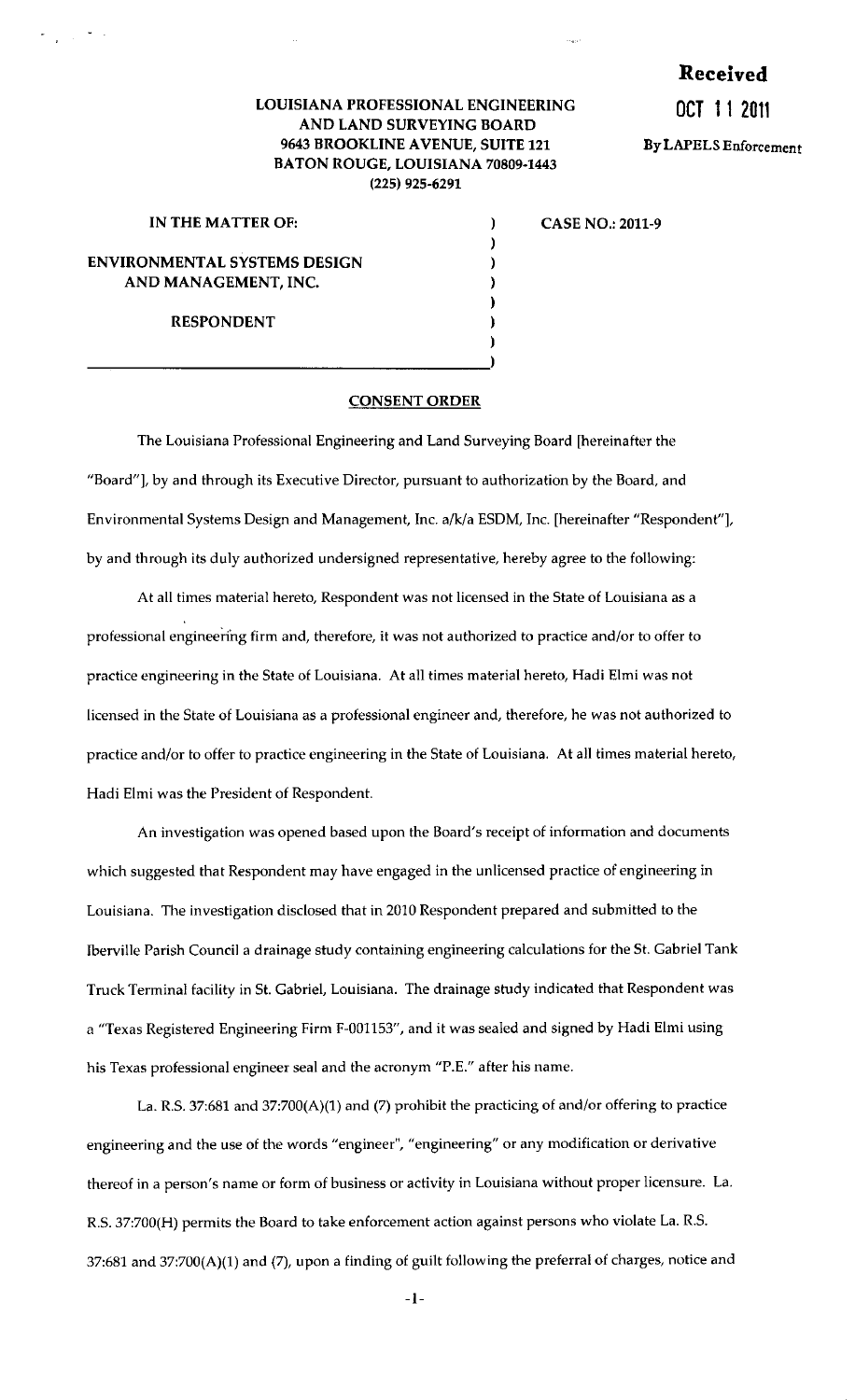hearing and a majority vote of its entire membership authorized to participate in the proceeding. La. R.S. 37:681, 37:700(A)(1) and (7), and 37:700(H) were in effect at all times material hereto.

It is undisputed that (a) at all times material hereto Respondent and Hadi Elmi were not licensed to practice and/or offer to practice engineering in Louisiana and (b) in 2010 Respondent practiced and/or offered to practice engineering and used the words "engineer", "engineering" or a modification or derivative thereof in connection with its name or form of business or activity in Louisiana without proper licensure.

By letter dated June 30, 2011, the Board gave notice to Respondent that it was considering the preferral of charges against Respondent on the grounds that it may have violated La. R.S. 37:681 and 37:700(A)(l) and (7), relative to practicing and/or offering to practice engineering and using the words "engineer", "engineering" or any modification or derivative thereof in a person's name or form of business or activity in Louisiana without proper licensure.

Wishing to dispense with the need for further enforcement action and to conclude the instant proceeding without further delay and expense, for the purpose of this proceeding only, Respondent and the Board do hereby enter into this Consent Order, in which Respondent of its own free will consents to the issuance of a Consent Order by the Board, wherein Respondent agrees to (a) pay a fine of two thousand five hundred (\$2,500) dollars, (b) pay administrative costs of two hundred sixty two and 87/100 (\$262.87) dollars, (c) immediately cease and desist the practicing of and/or offering to practice engineering and the use of the words "engineer", "engineering", "P.E." or any modification or derivative thereof in advertising itself or its employees or in connection with its name, business or activities in Louisiana until such time as it is duly licensed by the Board, and (d) the publication of this Consent Order on the Board's website and a summary of this matter in the Board's official journal, the Louisiana Engineer and Surveyor Journal, and the reporting of this matter to the National Council of Examiners for Engineering and Surveying (NCEES), identifying Respondent by **name.** 

Respondent admits to violations of the referenced laws and/or rules regarding the practicing of and/or offering to practice engineering and the use of the words "engineer", "engineering", or any modification or derivative thereof in a person's name or form of business or activity in Louisiana without proper licensure. Respondent acknowledges awareness of said laws and/or rules and states that it will comply with all applicable laws and rules henceforth. Respondent has been advised of its right to be represented by counsel before the Board and/or to appear at any hearing personally or by

-2-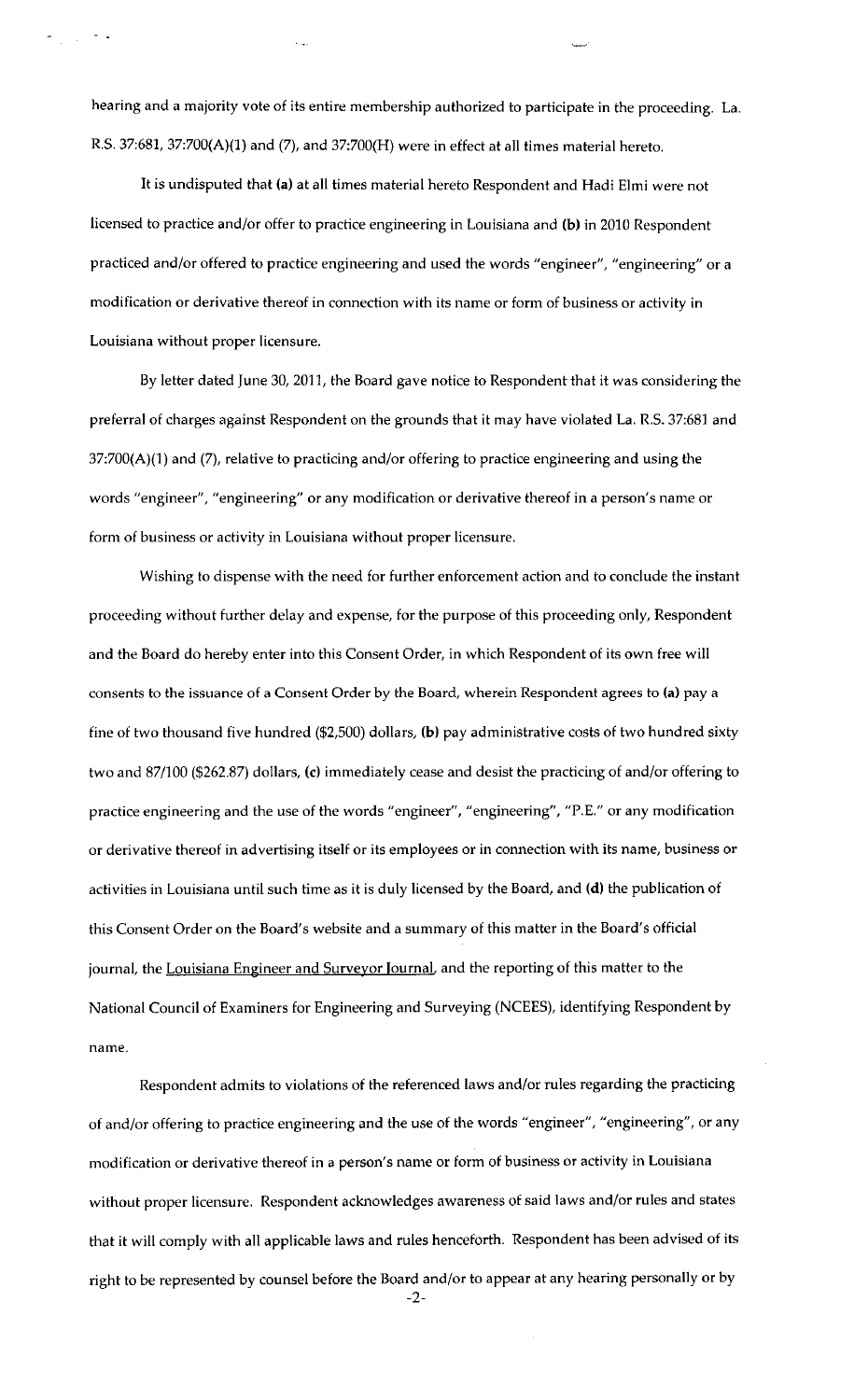counsel and present witnesses and evidence in its own behalf, and it hereby waives this right and its right to appeal; and it states affirmatively that it has been afforded all administrative remedies due it under the law.

 $\sim$   $\sim$ 

Therefore, in consideration of the foregoing and by signing this Consent Order, Respondent does hereby waive its right to a hearing before the Board, to the presenting of evidence and witnesses in its behalf, to Findings of Fact and Conclusions of Law in this case, and to judicial review of this Consent Order.

Respondent hereby represents (a) that it fully understands the meaning and intent of this Consent Order, including but not limited to its final and binding effect, (b) that it has voluntarily entered into this Consent Order and that no other promise or agreement of any kind has been made to or with it by any person whatsoever to cause the execution of this instrument and (c) that the sanctions set forth in this Consent Order do not prevent the Board from taking further disciplinary or enforcement action against Respondent on matters not specifically addressed in this Consent Order.

WHEREFORE, the Louisiana Professional Engineering and Land Surveying Board and Respondent agree that:

1. Respondent shall pay a fine of two thousand five hundred (\$2,500) dollars, which shall be tendered to the Board by certified check payable to the Board, due upon the signing of this Consent Order; and

2. Respondent shall pay administrative costs of two hundred sixty two and 87/100 (\$262.87) dollars, which shall be tendered to the Board by certified check payable to the Board, due upon the signing of this Consent Order; and

3. Respondent shall immediately cease and desist the practicing of and/or offering to practice engineering and the use of the words "engineer", "engineering", "P.E." or any modification or derivative thereof in advertising itself or its employees or in connection with its name, business or activities in Louisiana until such time as it is duly licensed by the Board; and

4. This Consent Order shall be published on the Board's website and a summary of this matter shall be printed in the official journal of the Board, the Louisiana Engineer and Surveyor Journal, and reported to the National Council of Examiners for Engineering and Surveying (NCEES), identifying Respondent by name; and

5. This Consent Order shall not become effective unless and until it is accepted and signed by and on behalf of the Board. Should the Board not accept and sign this Consent Order, it is

-3-